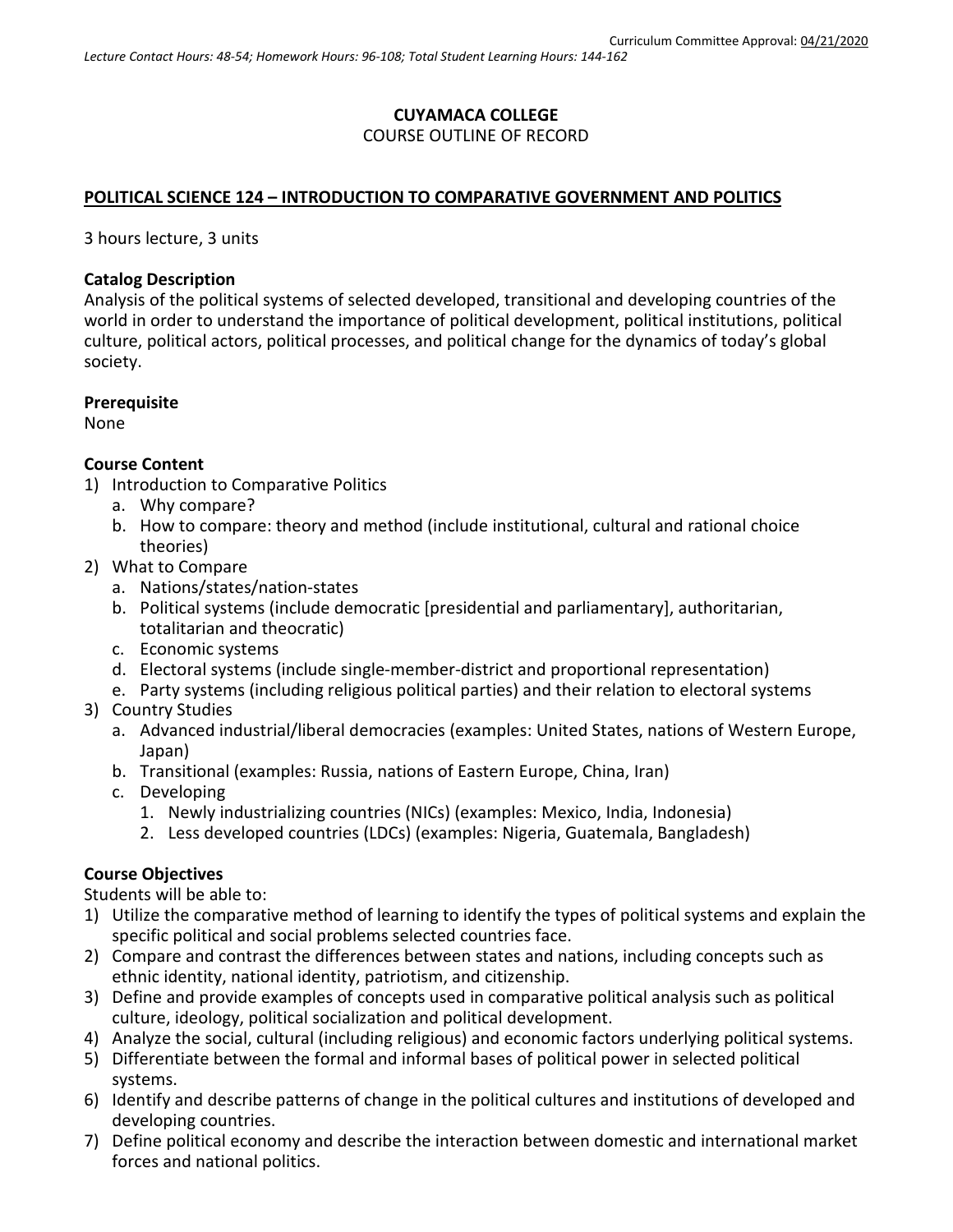8) Identify the various types of globalization (social, political, economic) and describe how the institutions of globalization impact both the domestic and international actions of nation-states.

## **Method of Evaluation**

A grading system will be established by the instructor and implemented uniformly. Grades will be based on demonstrated proficiency in subject matter determined by multiple measurements for evaluation, one of which must be essay exams, skills demonstration or, where appropriate, the symbol system.

- 1) Formative or summative quizzes
- 2) Written assessments: short answers or essays
- 3) Discussion posts and replies, in-class or online
- 4) Analysis of peer-reviewed journal articles
- 5) Simulations
- 6) Projects, individual or group-based
- 7) Research papers or projects

# **Special Materials Required of Student**

None

# **Minimum Instructional Facilities**

- 1) Smart classroom
- 2) Preferred: Technology Enabled Active Learning classroom

## **Method of Instruction**

- 1) Lecture
- 2) Small and large group discussions
- 3) Individual and group projects
- 4) Individual, small, and large-scale simulations
- 5) Guest speakers
- 6) Learning management systems for:
	- a. Individual and group assignments
	- b. Class discussions
	- c. Formative and summative quizzes
	- d. Individual reflections

# **Out-of-Class Assignments**

- 1) Individual and group assignments can include:
	- a. Analysis and interpretation of chapters in assigned text
	- b. Analysis of current events
	- c. Analysis of diversity, equity, and inclusion and its relation to course content
	- d. Analysis of peer-review journal articles
	- e. Public policy-related project

#### **Texts and References**

- 1) Required (representative example): O`Neil, Patrick H., Karl Fields, and Don Share. 2017. Cases and Concepts in Comparative Politics. 1st ed. W.W. Norton.
- 2) Supplemental: None

# **Student Learning Outcomes**

Upon successful completion of this course, students will be able to:

- 1) Identify the concepts of states, nations, society, economy, violence, and regimes and their utility in a comparative context.
- 2) Summarize the historical roots and contemporary evolution of comparative government and politics.